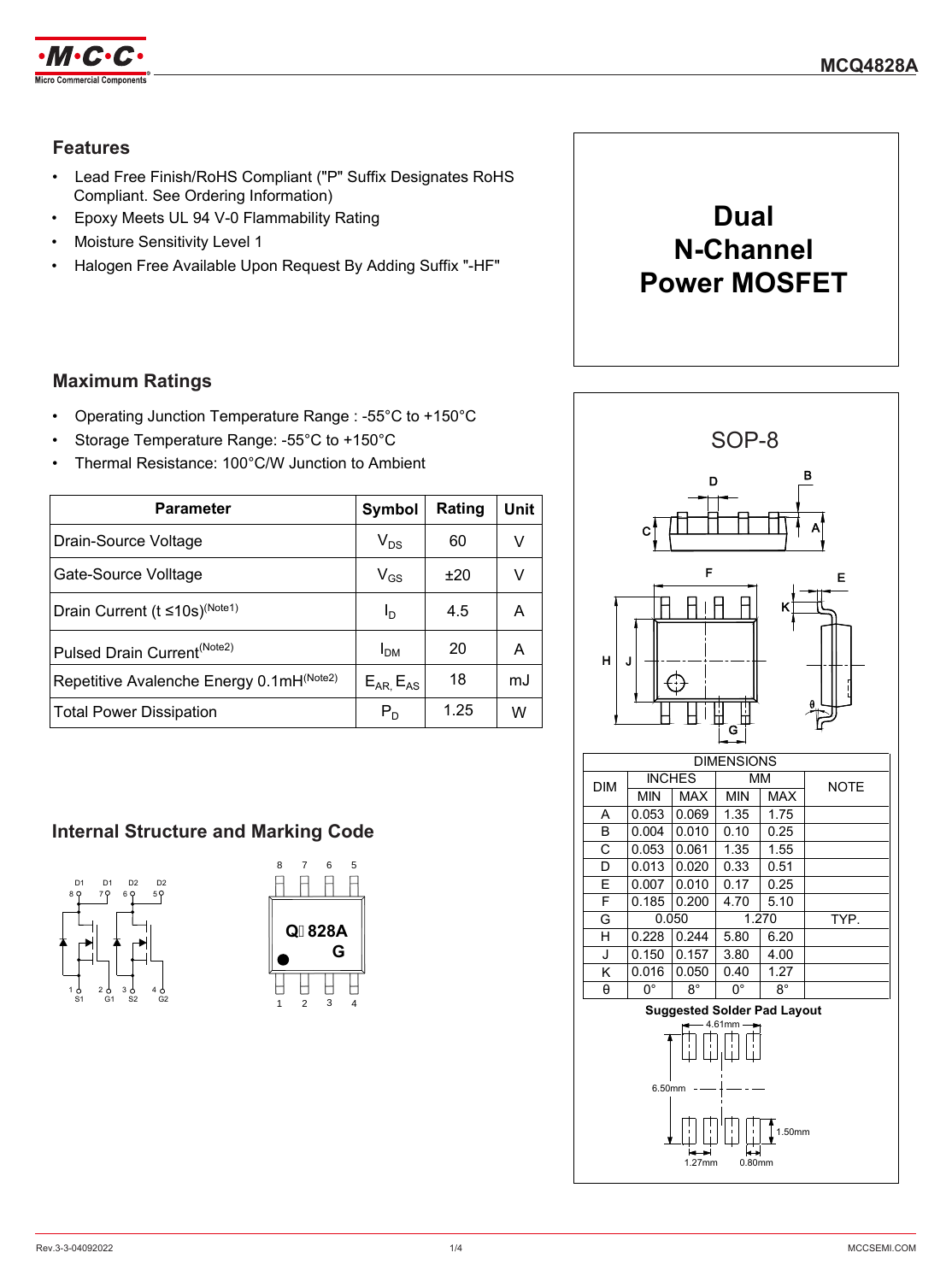

### **Electrical Characteristics @ 25°C (Unless Otherwise Specified)**

| <b>Parameter</b>                               | Symbol                     | <b>Test Conditions</b>                                                                  | Min          | <b>Typ</b> | <b>Max</b> | <b>Unit</b> |  |
|------------------------------------------------|----------------------------|-----------------------------------------------------------------------------------------|--------------|------------|------------|-------------|--|
| <b>Static Characteristics</b>                  |                            |                                                                                         |              |            |            |             |  |
| Drain-Source Breakdown Voltage                 | $V_{(BR)DSS}$              | $V_{GS}$ =0V, $I_D$ =250µA                                                              | 60           |            |            | $\vee$      |  |
| Gate-Source Leakage Current                    | $I_{GSS}$                  | $V_{DS}$ =0V, $V_{GS}$ = $\pm$ 20V                                                      |              |            | ±100       | nA          |  |
| Zero Gate Voltage Drain Current                | $I_{DSS}$                  | $V_{DS}$ =60V, $V_{GS}$ =0V                                                             |              |            | 1          | μA          |  |
| Gate-Threshold Voltage <sup>(Note 3)</sup>     | $V_{GS(th)}$               | $V_{DS} = V_{GS}$ , $I_D = 250 \mu A$                                                   | $\mathbf{1}$ | 2.1        | 3          | $\vee$      |  |
| Drain-Source On-Resistance <sup>(Note 3)</sup> |                            | $V_{GS}$ =10V, $I_{D}$ =4.5A                                                            |              | 40         | 56         | $m\Omega$   |  |
|                                                | $R_{DS(on)}$               | $V_{GS} = 4.5V$ , $I_D = 3A$                                                            |              | 55         | 77         |             |  |
| Forward Tranconductance <sup>(Note 3)</sup>    | $g_{FS}$                   | $V_{DS} = 5V$ , $I_{D} = 4.5A$                                                          | 6            |            |            | S           |  |
| Diode Forward Voltage <sup>(Note 3)</sup>      | $V_{SD}$                   | $V_{GS}$ =0V, $I_S$ =1A                                                                 |              |            | 1          | V           |  |
| Dynamic Characteristics <sup>(Note 4)</sup>    |                            |                                                                                         |              |            |            |             |  |
| Input Capacitance                              | $C_{\text{iss}}$           | $V_{DS}$ =30V, $V_{GS}$ =0V, f=1MHz                                                     |              |            | 540        |             |  |
| <b>Output Capacitance</b>                      | $C_{\rm oss}$              |                                                                                         |              | 60         |            | pF          |  |
| Reverse Transfer Capacitance                   | $C_{\text{rss}}$           |                                                                                         |              | 25         |            |             |  |
| Switching Characteristics (Note 4)             |                            |                                                                                         |              |            |            |             |  |
| Turn-On Delay Time                             | $t_{\sf d(on)}$            |                                                                                         |              | 4.7        |            |             |  |
| Turn-On Rise Time                              | $t_{r}$                    | $V_{GS}$ =10V, $V_{DS}$ =30V<br>$R_{\text{GEN}} = 3\Omega$ , $R_{\text{L}} = 6.7\Omega$ |              | 2.3        |            |             |  |
| Turn-Off Delay Time                            | $t_{d(\text{off})}$        |                                                                                         |              | 15.7       |            | ns          |  |
| Turn-Off Fall Time                             | $t_f$                      |                                                                                         |              | 1.9        |            |             |  |
| Total Gate Charge (10V)                        | $Q_{q}$                    | $V_{GS}$ =10V, $V_{DS}$ =30V<br>$ID=4.5A$                                               |              |            | 10.5       |             |  |
| Total Gate Charge (4.5V)                       |                            |                                                                                         |              |            | 5.5        | nC          |  |
| Gate-Source Charge                             | $Q_{qs}$                   |                                                                                         |              | 1.6        |            |             |  |
| Gate-Drain Charge                              | $\mathsf{Q}_{\mathsf{gd}}$ |                                                                                         |              | 2.2        |            |             |  |

Notes :

1. The Value In Any Given Application Depends On The User's Specific Board Design.

2. Repetitive Rating : Pulse Width Limited by Junction Temperature.

3. Pulse Test : Pulse Width≤300µs, Duty Cycle≤0.5%.

4. These Parameters Have No Way to Verify.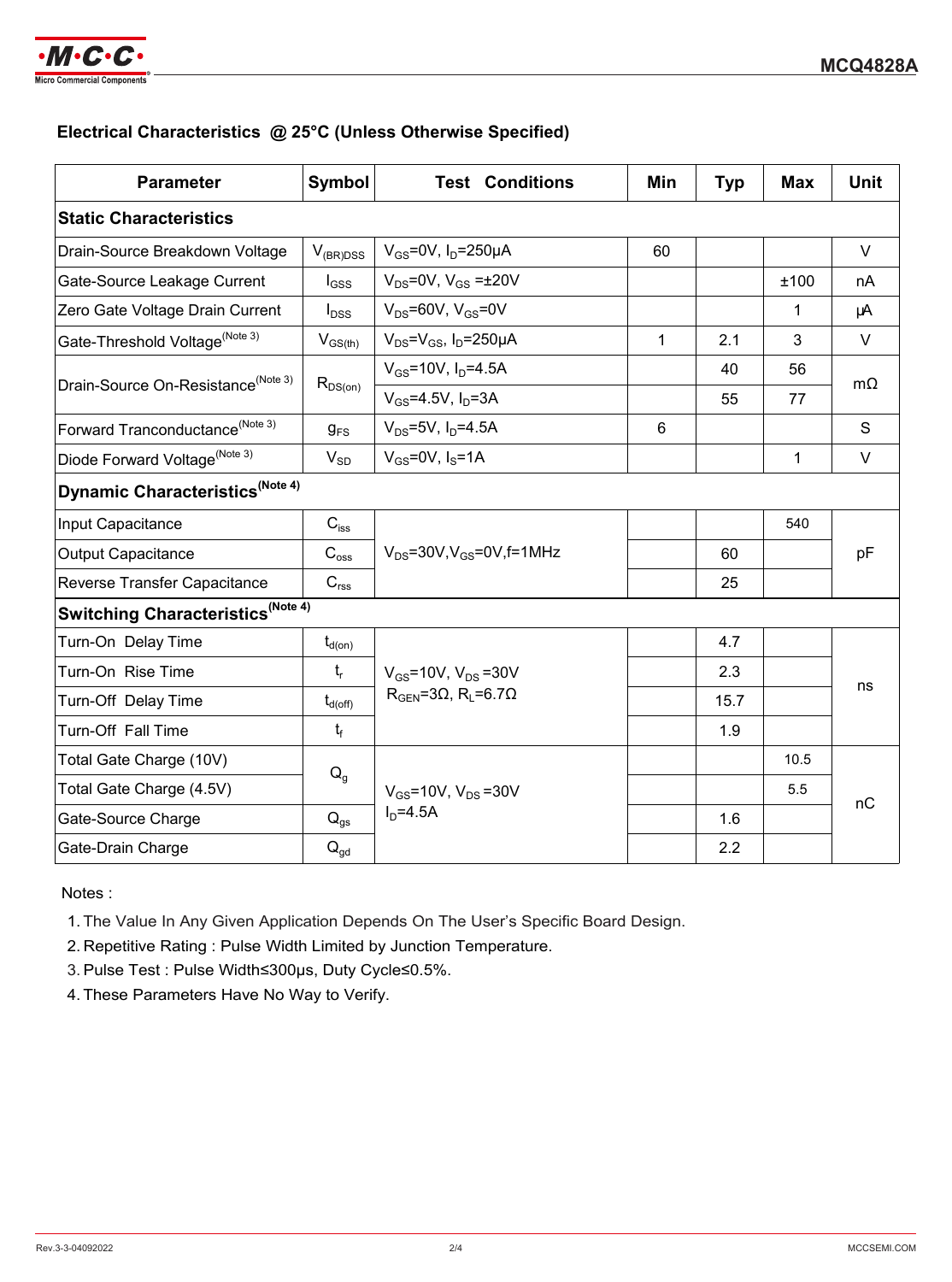



# **Curve Characteristics**